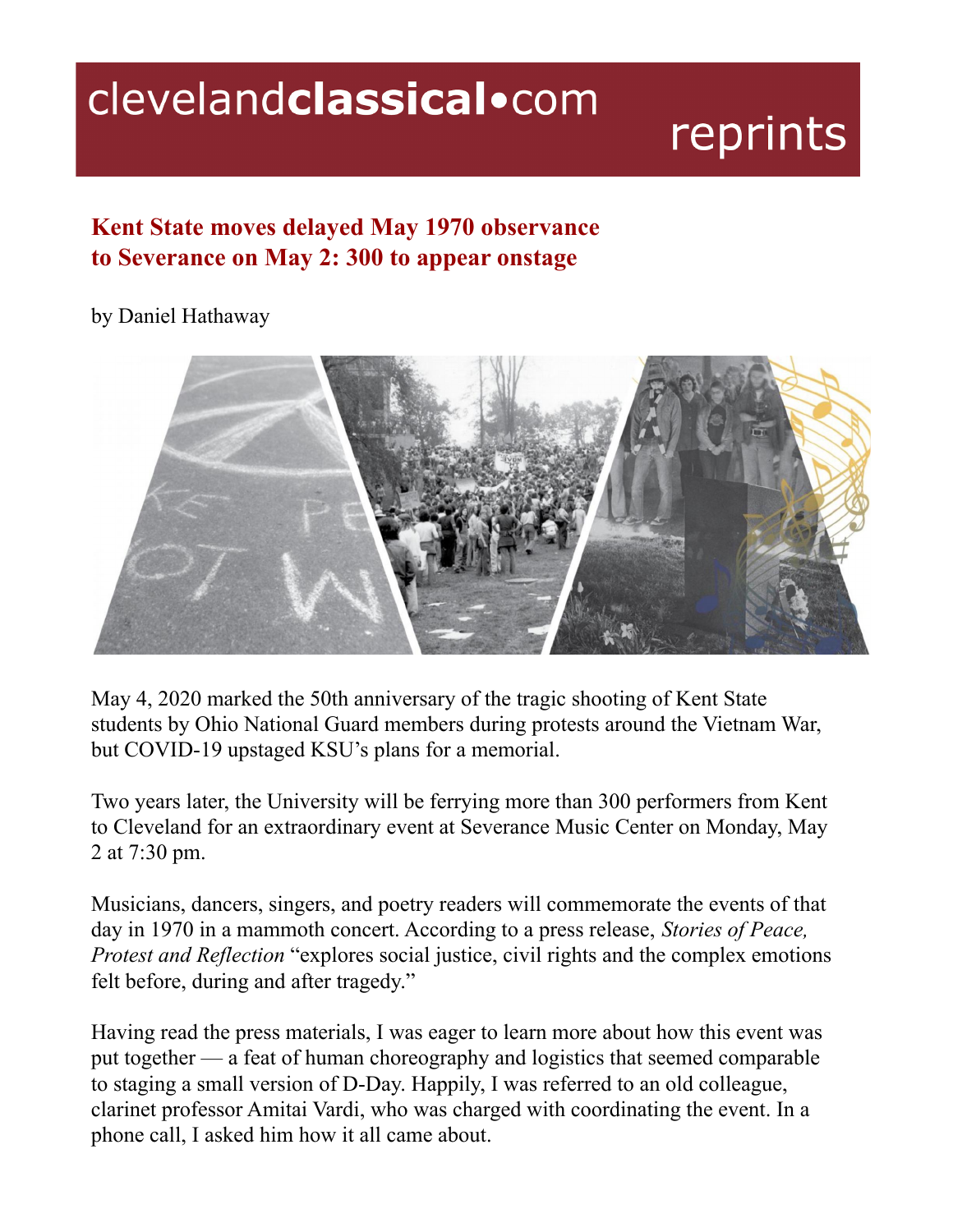

"About a year and a half ago, the School of Music director Kent McWilliams rang me up during a December snowstorm to ask me how I would feel about being artistic director for this ridiculously large endeavor. Well, it sounds amazing, I said. I'm both scared and excited.

"We talked about it for quite a while and then put a committee together to organize our thoughts and determine the structure of the event. We came up with the vision of unifying the concert with a commemoration of the May 4 shootings, and a bit more broadly with stories of peace, protest, and reflection, which is our theme.

"We tried to put musical selections together that look at the past, take into account where we are in the present, and look to a more hopeful future —

that's the whole premise of the concert."

Vardi said the planners wanted to showcase "what we do best at Kent," which he notes has a wide-ranging music program that includes the "usual" band, orchestra, and jazz, but goes outside its comfort zone to embrace world music, including one of the only Thai ensembles in the area, and an African dance and field drum ensemble.

"Then we went even further to involve other art forms," Vardi said. "We have an eight-person dance group on the program performing Rzewski's *Winnsboro Cotton Mill Blues* with pianist Alena Miskinis. And we connected with our unique Wick Poetry Center which had put out a contest for the 50th anniversary of the shootings, and chose five poems to be read during set changes.

"We'll also have the premiere of a new piece by Bobby Selvaggio based on Martin Luther King Jr.'s 'I Have a Dream'speech. Orlando Watson will do the spoken word, and that will be very powerful." The concert will culminate in three pieces for massed choir conducted by Scott MacPherson.

A guest performance close to Amitai Vardi's heart will distinguish the latter part of the concert: clarinetist David Shifrin will perform the Copland Concerto with the Kent State Orchestra. "I'm ecstatic," Vardi said. "A world-class soloist on top of everything else!"